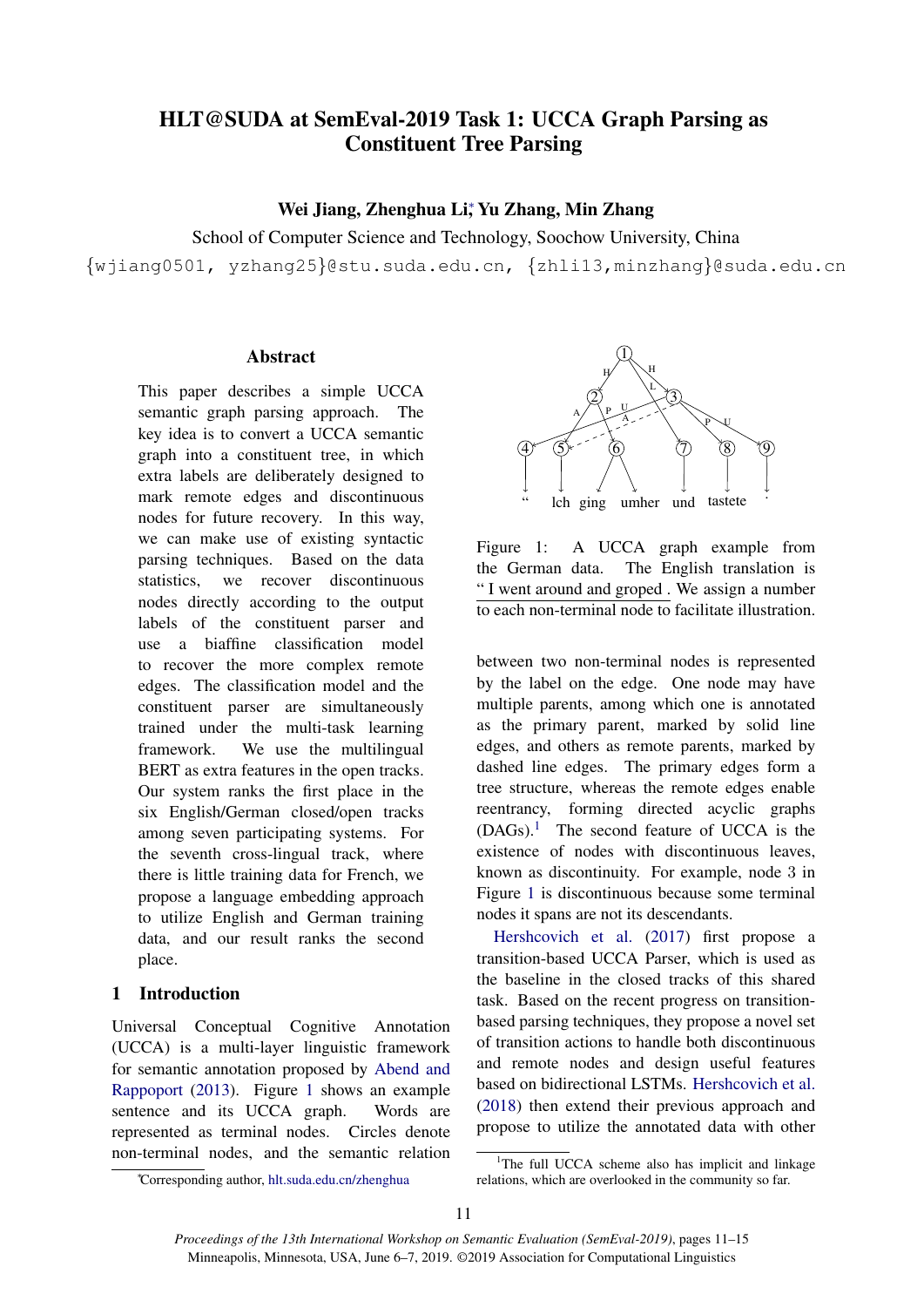semantic formalisms such as abstract meaning representation (AMR), universal dependencies (UD), and bilexical Semantic Dependencies (SDP), via multi-task learning, which is used as the baseline in the open tracks.

In this paper, we present a simple UCCA semantic graph parsing approach by treating UCCA semantic graph parsing as constituent parsing. We first convert a UCCA semantic graph into a constituent tree by removing discontinuous and remote phenomena. Extra labels encodings are deliberately designed to annotate the conversion process and to recover discontinuous and remote structures. We heuristically recover discontinuous nodes according to the output labels of the constituent parser, since most discontinuous nodes share the same pattern according to the data statistics. As for the more complex remote edges, we use a biaffine classification model for their recovery. We directly employ the graph-based constituent parser of [Stern et al.](#page-4-3) [\(2017\)](#page-4-3) and jointly train the parser and the biaffine classification model via multi-task learning (MTL). For the open tracks, we use the publicly available multilingual BERT as extra features. Our system ranks the first place in the six English/German closed/open tracks among seven participating systems. For the seventh cross-lingual track, where there is little training data for French, we propose a language embedding approach to utilize English and German training data, and our result ranks the second place.

## 2 The Main Approach

Our key idea is to convert UCCA graphs into constituent trees by removing discontinuous and remote edges and using extra labels for their future recovery. Our idea is inspired by the pseudo nonprojective dependency parsing approach propose by [Nivre and Nilsson](#page-4-4) [\(2005\)](#page-4-4).

#### 2.1 Graph-to-Tree Conversion

Given a UCCA graph as depicted in Figure [1,](#page-0-0) we produce a constituent tree shown in Figure [2](#page-1-0) based on our algorithm described as follows.

1) Removal of remote edges. For nodes that have multiple parent nodes, we remove all remote edges and only keep the primary edge. To facilitate future recovery, we concatenate an extra "remote" to the label of the primary edge, indicat-



<span id="page-1-0"></span>Figure 2: Constituent tree converted from UCCA gragh.

<span id="page-1-1"></span>

|               | train | dev      | total | $percent(\%)$ |
|---------------|-------|----------|-------|---------------|
| ancestor 1    | 1460  | 149      | 1609  | 91.3          |
| ancestor 2    | 96    | 19       | 115   | 6.5           |
| ancestor 3    | 21    | $\Omega$ | 21    | 1.2.          |
| discontinuous | 16    |          | 18    | 1.0           |

Table 1: Distribution of discontinuous structures in the English-Wiki data, which is similar in the German data.

ing that the corresponding node has other remote relations. We can see that the label of the child node 5 becomes "A-remote" after conversion in Figure [1](#page-0-0) and [2.](#page-1-0)

2) Handling discontinuous nodes. We call node 3 in Figure [1](#page-0-0) a discontinuous node because the terminal nodes (also words or leaves) it spans are not continuous ("lch ging umher und" are not its descendants). Since mainstream constituent parsers cannot handle discontinuity, we try to remove discontinuous structures by moving specific edges in the following procedure.

Given a discontinuous node  $A = 3$ , we first process the leftmost non-descendant node  $B =$ " $lch$ ". We go upwards along the edges until we find a node  $C = 2$ , whose father is either the lowest common ancestor (LCA) of  $A = 3$  and  $B = "lch"$  or another discontinuous node. We denote the father of  $C = 2$  as  $D = 1$ .

Then we move  $C = 2$  to be the child of  $A =$ 3, and concatenate the original edge label with an extra string (among "ancestor 1/2/3/..." and "discontinuous") for future recovery, where the number represents the number of edges between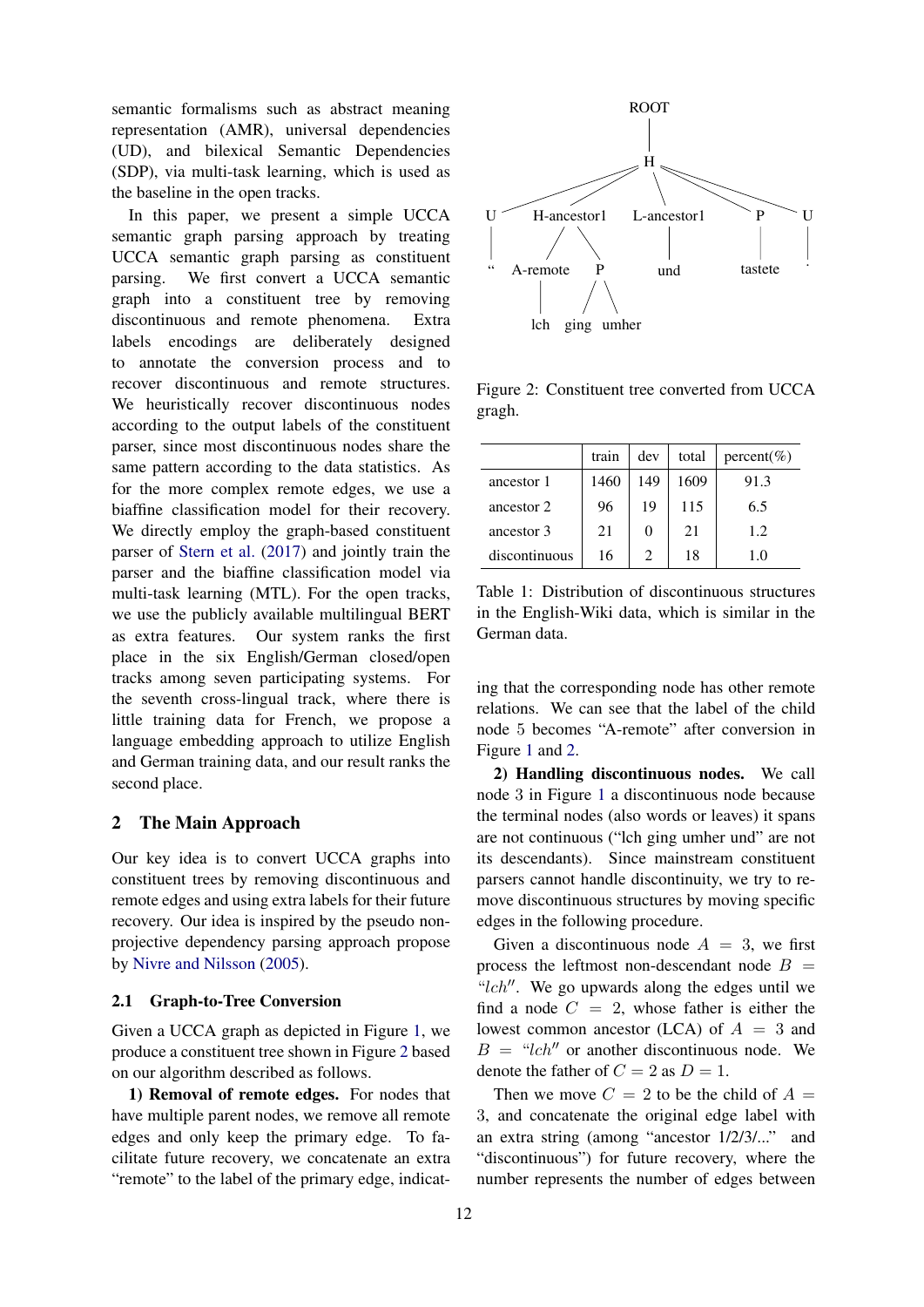

Figure 3: The framework of MTL.

the ancestor  $D = 1$  and  $A = 3$ .

After reorganizing the graph, we then restart and perform the same operations again until there is no discontinuity.

Table [1](#page-1-1) shows the statistics of the discontinuous structures in the English-Wiki data. We can see that  $D$  is mostly likely the LCA of  $A$  and  $B$ , and there is only one edge between  $D$  and  $A$  in more than 90% cases.

Considering the skewed distribution, we only keep "ancestor 1" after graph-to-tree conversion, and treat others as continuous structures for simplicity.

3) Pushing labels from edges into nodes. Since the labels are usually annotated in the nodes instead of edges in constituent trees, we push all labels from edges to the child nodes. We label the top node as "ROOT".

#### 2.2 Constituent Parsing

We directly adopt the minimal span-based parser of [Stern et al.](#page-4-3) [\(2017\)](#page-4-3). Given an input sentence  $\mathbf{s} = w_1...w_n$ , each word  $w_i$  is mapped into a dense vector  $x_i$  via lookup operations.

$$
\mathbf{x}_i = \mathbf{e}_{w_i} \oplus \mathbf{e}_{t_i} \oplus ...
$$

where  $e_{w_i}$  is the word embedding and  $e_{t_i}$  is the part-of-speech tag embedding. To make use of other auto-generated linguistic features, provided with the datasets, we also include the embeddings of the named entity tags and the dependency labels, but find limited performance gains.

Then, the parser employs two cascaded bidirectional LSTM layers as the encoder, and use the top-layer outputs as the word representations.

Afterwards, the parser represents each span  $w_i...w_j$  as

$$
\mathbf{r}_{i,j} = (\mathbf{f}_j - \mathbf{f}_i) \oplus (\mathbf{b}_i - \mathbf{b}_j)
$$

where  $f_i$  and  $b_i$  are the output vectors of the toplayer forward and backward LSTMs.

The span representations are then fed into MLPs to compute the scores of span splitting and labeling. For inference, the parser performs greedy topdown searching to build a parse tree.

#### 2.3 Remote Edge Recovery

We borrow the idea of the state-of-the-art biaffine dependency parsing [\(Dozat and Manning,](#page-4-5) [2017\)](#page-4-5) and build our remote edge recovery model. The model shares the same inputs and LSTM encoder as the constituent parser under the MTL framework [\(Collobert and Weston,](#page-4-6) [2008\)](#page-4-6). For each remote node, marked by "-remote" in the constituent tree, we consider all other non-terminal nodes as its candidate remote parents. Given a remote node A and another non-terminal node B, we first represent them as the span representations.  ${\bf r}_{i,j}$  and  ${\bf r}_{i',j'}$ , where  $i, i', j, j'$  are the start and end word indices governed by the two nodes. Please kindly note that  $B$  may be a discontinuous node.

Following [Dozat and Manning](#page-4-5) [\(2017\)](#page-4-5), we apply two separate MLPs to the remote and candidate parent nodes respectively, producing  $\mathbf{r}_{i,j}^{\text{child}}$  and  $\mathbf{r}_{i'j'}^{\text{parent}}$ parent. $i',j'$ 

Finally, we compute a labeling score vector via a biaffine operation.

$$
\mathbf{s}(A \leftarrow B) = \begin{bmatrix} \mathbf{r}_{i,j}^{\text{child}} \\ 1 \end{bmatrix}^{\text{T}} \mathbf{Wr}_{i',j'}^{\text{parent}} \qquad (1)
$$

where the dimension of the labeling score vector is the number of the label set, including a "NOT-PARENT" label.

Training loss. We accumulate the standard cross-entropy losses of all remote and nonterminal node pairs. The parsing loss and the remote edge classification loss are added in the MTL framework.

#### 2.4 Use of BERT

For the open tracks, we use the contextualized word representations produced by BERT [\(Devlin](#page-4-7) [et al.,](#page-4-7) [2018\)](#page-4-7) as extra input features.<sup>[2](#page-2-0)</sup> Following previous works, we use the weighted summation of the last four transformer layers and then multiply a task-specific weight parameter following [\(Peters et al.,](#page-4-8) [2018\)](#page-4-8).

<span id="page-2-0"></span><sup>&</sup>lt;sup>2</sup>We use the multilingual cased BERT from [https://](https://github.com/google-research/bert) [github.com/google-research/bert](https://github.com/google-research/bert).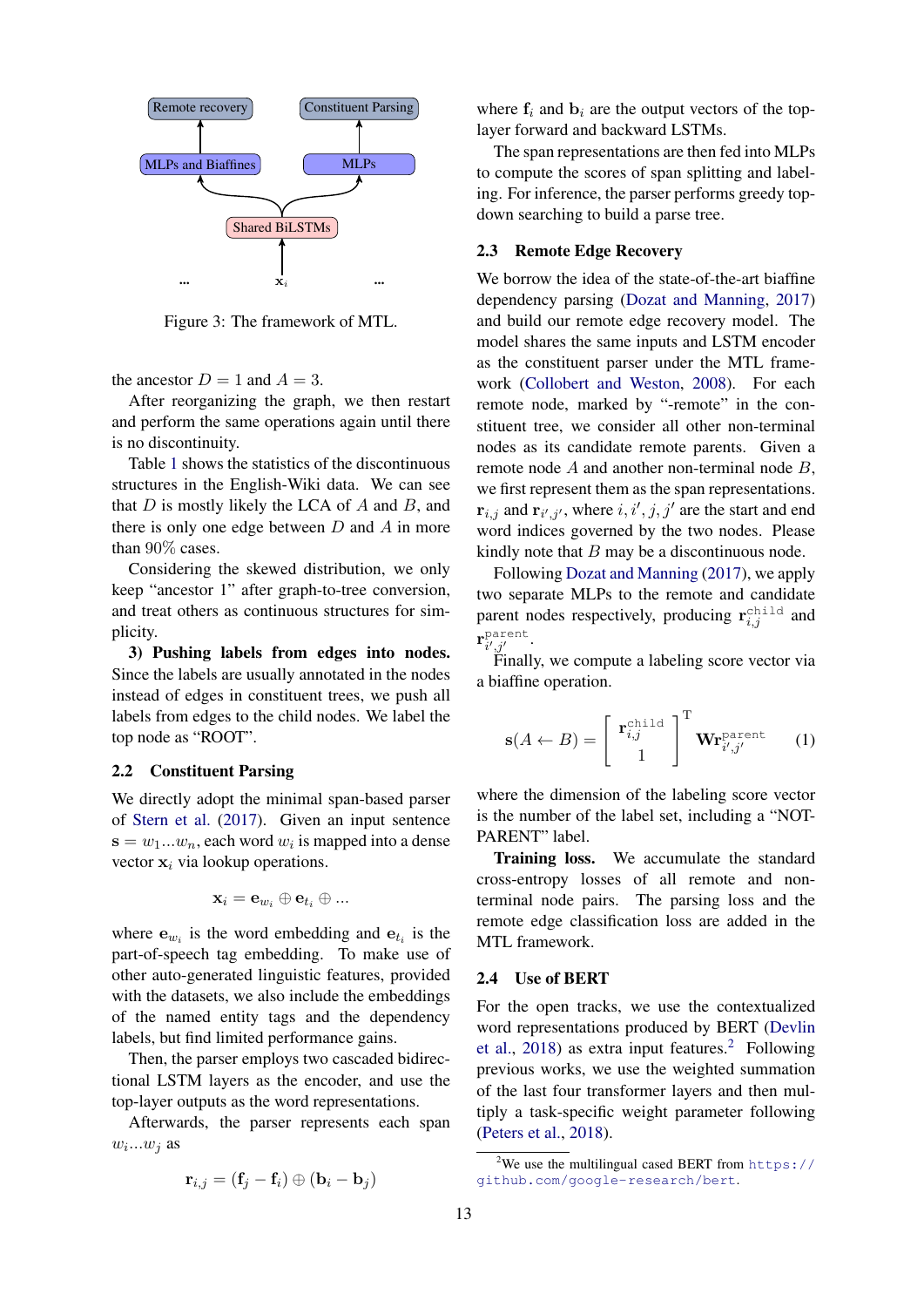#### 3 Cross-lingual Parsing

Because of little training data for French, we borrow the treebank embedding approach of [Stymne](#page-4-9) [et al.](#page-4-9) [\(2018\)](#page-4-9) for exploiting multiple heterogeneous treebanks for the same language, and propose a language embedding approach to utilize English and German training data. The training datasets of the three languages are merged to train a single UCCA parsing model. The only modification is to concatenate each word position with an extra language embedding (of dimension 50), i.e.  $x_i \oplus$  $e_{lang=en/de/fr}$  to indicate which language this training sentence comes from. In this way, we expect the model can fully utilize all training data since most parameters are shared except the three language embedding vectors, and learn the language differences as well.

#### 4 Experiments

Except BERT, all the data we use, including the linguistic features and word embeddings, are provided by the shared task organizer [\(Hershcovich](#page-4-10) [et al.,](#page-4-10) [2019\)](#page-4-10). We also adopt the averaged F1 score as the main evaluation metrics returned by the official evaluation scripts [\(Hershcovich et al.,](#page-4-10) [2019\)](#page-4-10).

We train each model for at most 100 iterations. and early stop training if the peak performance does not increase in 10 consecutive iterations.

Table [2](#page-3-0) shows the results on the dev data. We have experimented with different settings to gain insights on the contributions of different components. For the single-language models, it is clear that using pre-trained word embeddings outperforms using randomly initialized word embeddings by more than 1% F1 score on both English and German. Finetuning the pre-trained word embeddings leads to consistent yet slight performance improvement. In the open tracks, replacing word embedding with the BERT representation is also useful on English (2.8% increase) and German (1.2% increase). Concatenating pre-trained word embeddings with BERT outputs leads is also beneficial.

For the multilingual models, using randomly initialized word embeddings is better than pretrained word embeddings, which is contradictory to the single-language results. We suspect this is due to that the pre-trained word embeddings are independently trained for different languages and would lie in different semantic spaces with-

| Methods                           | F1 score       |       |       |  |  |  |
|-----------------------------------|----------------|-------|-------|--|--|--|
|                                   | Primary Remote |       | Avg   |  |  |  |
| Single-language models on English |                |       |       |  |  |  |
| random emb                        | 0.778          | 0.542 | 0.774 |  |  |  |
| pretrained emb (no finetune)      | 0.790          | 0.494 | 0.785 |  |  |  |
| pretrained emb                    | 0.794          | 0.535 | 0.789 |  |  |  |
| bert                              | 0.821          | 0.593 | 0.817 |  |  |  |
| pretrained emb $\oplus$ bert      | 0.825          | 0.603 | 0.821 |  |  |  |
| official baseline (closed)        | 0.745          | 0.534 | 0.741 |  |  |  |
| official baseline (open)          | 0.753          | 0.514 | 0.748 |  |  |  |
| Single-language models on German  |                |       |       |  |  |  |
| random emb                        | 0.817          | 0.549 | 0.811 |  |  |  |
| pretrained emb (no finetune)      | 0.829          | 0.544 | 0.823 |  |  |  |
| pretrained emb                    | 0.831          | 0.536 | 0.825 |  |  |  |
| bert                              | 0.842          | 0.610 | 0.837 |  |  |  |
| pretrained emb $\oplus$ bert      | 0.849          | 0.628 | 0.844 |  |  |  |
| official baseline (closed)        | 0.737          | 0.46  | 0.731 |  |  |  |
| official baseline (open)          | 0.797          | 0.587 | 0.792 |  |  |  |
| Multilingual models on French     |                |       |       |  |  |  |
| random emb                        | 0.688          | 0.343 | 0.681 |  |  |  |
| pretrained emb                    | 0.673          | 0.174 | 0.665 |  |  |  |
| bert                              | 0.796          | 0.524 | 0.789 |  |  |  |
| official baseline (open)          | 0.523          | 0.016 | 0.514 |  |  |  |

<span id="page-3-0"></span>Table 2: Results on the dev data.

out proper aligning. Using the BERT outputs is tremendously helpful, boosting the F1 score by more than 10%. We do not report the results on English and German for brevity since little improvement is observed for them.

### 5 Final Results

Table [3](#page-4-11) lists our final results on the test data. Our system ranks the first place in six tracks (English/German closed/open) and the second place in the French open track. Note that we submitted a wrong result for the French open track during the evaluation phase by setting the wrong index of language, which leads to about 2% drop of averaged F1 score (0.752). Please refer to [\(Her](#page-4-10)[shcovich et al.,](#page-4-10) [2019\)](#page-4-10) for the complete results and comparisons.

#### 6 Conclusions

In this paper, we describe our system submitted to SemEval 2019 Task 1. We design a simple UCCA semantic graph parsing approach by making full use of the recent advance in syntactic parsing community. The key idea is to convert UCCA graphs into constituent trees. The graph recovery